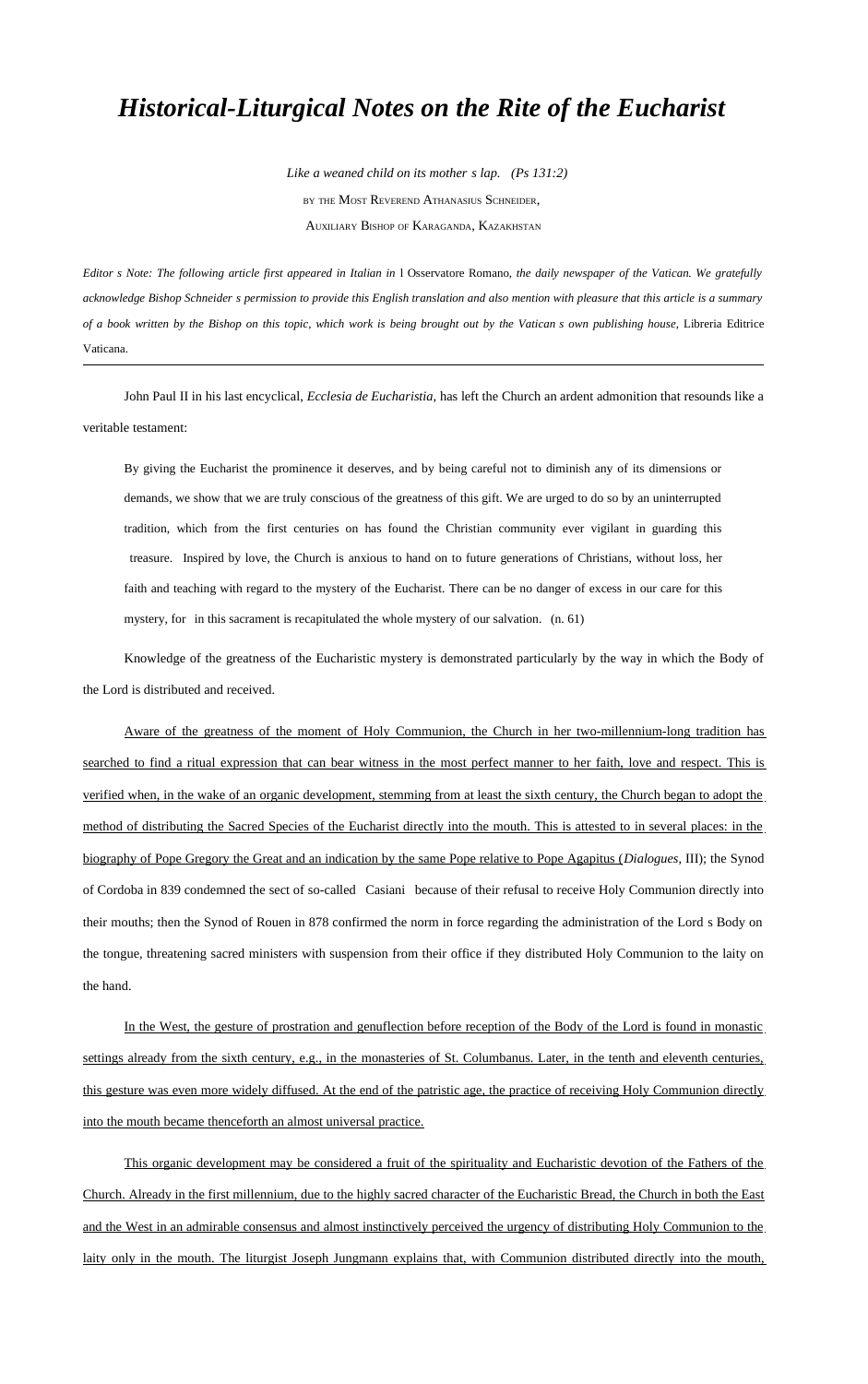various concerns are eliminated: the need for the faithful to have clean hands; the even graver concern that no fragment of the consecrated Bread be lost; the necessity of purifying the palm of the hand after reception of the Sacrament. The white tablecloth and, later, the Communion plate would be the expression of heightened attention to the Sacrament of the Eucharist.

Pope John Paul II teaches thus in *Ecclesia de Eucharistia:* With this heightened sense of mystery, we understand how the faith of the Church in the mystery of the Eucharist has found historical expression not only in the demand for an interior disposition of devotion, but also *in outward forms* meant to evoke and emphasize the grandeur of the event being celebrated (n. 49). The attitude more consonant with this gift is the attitude of receptivity, the attitude of the humility of the centurion, the attitude of one who allows himself to be fed, precisely the attitude of a child. The word of Christ, which invites us to receive the Kingdom of God like a child (cf. Lk 18:17), can find its illustration in that very beautiful and impressive manner of receiving the Eucharistic Bread directly into one s mouth and on one s knees. John Paul II demonstrated the need for external expressions of respect toward the Eucharistic Bread:

Though the idea of a banquet naturally suggests familiarity, the Church has never yielded to the temptation to trivialize this intimacy with her Spouse by forgetting that he is also her Lord and that the banquet always remains a sacrificial banquet marked by the blood shed on Golgotha. The Eucharistic Banquet is truly a sacred banquetin which the simplicity of the signs conceals the unfathomable holiness of God: *O sacrum convivium, in quo Christus sumitur!* The bread which is broken on our altars, offered to us as wayfarers along the paths of the world, is *panis angelorum*, the bread of angels, which cannot be approached except with the humility of the centurion in the Gospel: Lord, I am not worthy to have you come under my roof *Mt 8:8; Lk 7:6). (Ecclesia de Eucharistia*, n. 48)

The attitude of a child is the truest and most profound attitude of a Christian before his Savior, Who nourishes him with His Body and Blood, according to the following moving expressions of Clement of Alexandria: The *Logos* is everything for the child: father, mother, teacher, nourisher. Eat My Body, He says, and drink My Blood! . . . O incredible mystery! *Paedagogus, I, 42, 3).* Another biblical consideration is furnished from the account of the call of the prophet Ezekiel. He symbolically receives the Word of God directly into his mouth: Open your mouth, and eat what I give you. And when I looked, behold, a hand was stretched out to me, and, lo, a written scroll was in it. . . . So I opened my mouth, and he gave me the scroll to eat. . . . Then I ate it; and it was in my mouth as sweet as honey (Ez 2:8-9; 3:2-3). In Holy Communion, we receive the Word-made-Flesh made Food for us little ones, for us children. And so, when we approach Holy Communion, we can remind ourselves of this gesture of the prophet Ezekiel. Christ truly nourishes us with His Body and Blood in Holy Communion and this is likened in the patristic era to a mother s nursing, as demonstrated by these words of St. John Chrysostom: In this Eucharistic mystery, Christ unites Himself to every member of the faithful, and those whom He has generated He nourishes from Himself and does not confide that task to another. Do you not see with how great a rush newborns press their lips to the breast of their mother? Well, then, let us also with like ardor approach this holy table and the breast of this spiritual drink; even more so, with a greater ardor than that of sucklings! (82, 5).

The most typical gesture of adoration is the biblical one of kneeling, as received and practiced by the first Christians. For Tertullian, who lived between the second and third centuries, the highest form of prayer is the act of adoration of God, which ought to manifest itself also in the gesture of genuflection: All the angels pray, every creature prays, the cattle and wild beasts pray and bend their knees (*De Oratione, 29).* St. Augustine warned that we sin if we do not adore the Eucharistic Body of the Lord when we receive It: Let no one eat this flesh who has not first adored It. We sin if we do not adore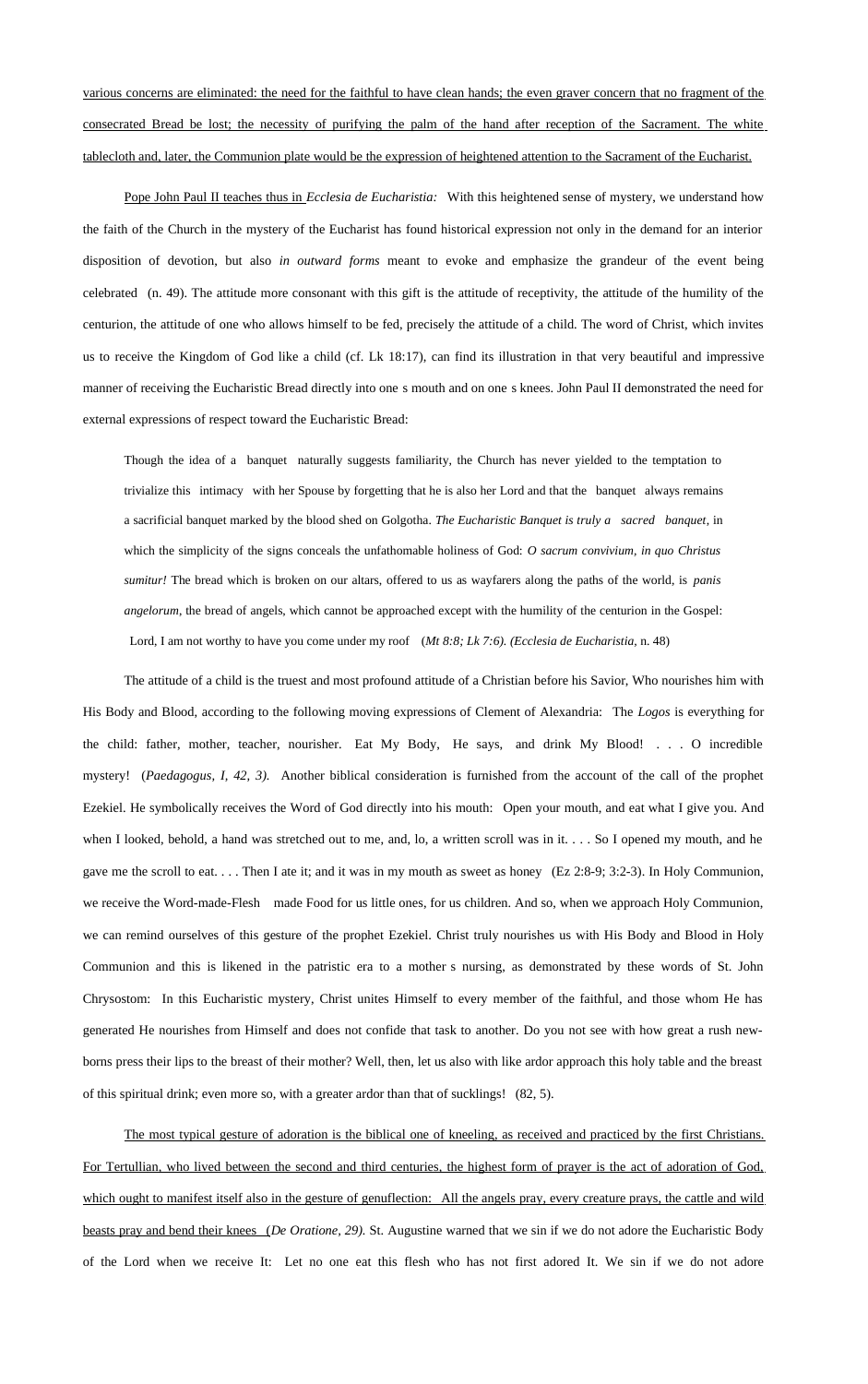It (*Enarrationes in Psalmos,* 98, 9). In an ancient *Ordo Communionis* in the liturgical tradition of the Coptic Church, it is established: Let all prostrate on the ground, small and great, and thus let the distribution of Communion begin. According to the *Mystagogical Catecheses*, attributed to St. Cyril of Jerusalem, the faithful ought to receive Communion with a gesture of adoration and veneration: Do not extend your hands, but in a gesture of adoration and veneration approach the chalice of the Blood of Christ (5, 22). St. John Chrysostom in homilies on the letter to the Corinthians exhorts those who approach the Eucharistic Body of the Lord to imitate the Magi from the East in a spirit and gesture of adoration:

## Let us approach Him, then with fervorand burine bus This Body, although farming and burning religions of religion and barbarians, the very same Maging and barbarians, the very same of religion and barbarians, and in a know adore the Lord with great fear and trembling. Well, then, we who are citizens of the heavens, let us strive at least to imitate these barbarians! Unlike the Magi, you do not simply see this Body, but you have known all its force and saving power. Let us then spur ourselves on, let us tremble, and let us demonstrate a greater devotion than that of the Magi. (24. 5)

On the intimate link between adoration and Holy Communion, Pope Benedict XVI in the post-synodal apostolic exhortation, *Sacramentum Caritatis,* has written: Receiving the Eucharist means adoring Him Whom we receive (n. 66). While still a cardinal, Ratzinger underscored this aspect:

Eating it (the Eucharist) as we have just said is a spiritual process, involving the whole man. Eating it means worshipping it. Eating it means letting it come into me, so that my I is transformed and opens up into the great we, so that we become one in him (cf. Gal 3:16). Thus adoration is not opposed to Communion, nor is it merely added to it. No, Communion only reaches its true depths when it is supported and surrounded by adoration. *(The Spirit of the Liturgy* [Ignatius Press, 2000], p. 90)

In the Book of Revelation, the book of the heavenly liturgy, the gesture of prostration of the twenty-four ancient ones before the Lamb can be the model and standard of how the Church on earth ought to treat the Lamb of God when the faithful approach Him in the Sacrament of the Eucharist.

## The Fathers of the Church demonstrate a lively concern that no one lose the smallest particle of Eucharistic Bread, as exhorted St. Cyril of Jerusalem in this very impressive manner:

Be careful that you do not lose anything of the Body of the Lord. If you let fall anything, you must think of it as though you cut off one of the members of your own body. Tell me, I beg you, if someone gave you kernels of gold, would you not guard them with the greatest care and diligence, intent on not losing anything? Should you not exercise even greater care and vigilance, so that not even a crumb of the Lord s Body could fall to the ground, for It is far more precious than gold or jewels? (*Mystagogical Catecheses,* 5, 2)

Already Tertullian gave witness to the Church s anxiety and sorrow, should even a fragment be lost: We suffer anxiety lest anything from the Chalice or the Bread fall to the ground (*De Corona,* 3). St. Ephrem, in the fourth century, taught thus:

 Jesus filled up the Bread with Himself and the Spirit and called It His living Body. That which I have now given you, says Jesus, do not consider bread, do not trample underfoot even the fragments. The smallest fragment of this Bread can sanctify millions of men and is enough to give life to all who eat It (*Sermones in Hebdomada Sancta,* 4, 4). In the liturgical tradition of the Coptic Church is found the following warning: There is no difference between the smaller and larger particles of the Eucharist, even those smallest ones which cannot be perceived with the naked eye; they deserve the same veneration and possess the same dignity as the whole Bread (Heinrich Denziger, *Ritus Orientalium,* 1863, I, p. 405). In some Eastern Liturgies, the consecrated Bread is designated by the name pearl. Thus in the *Collectiones Canonum Copticae*, it says: God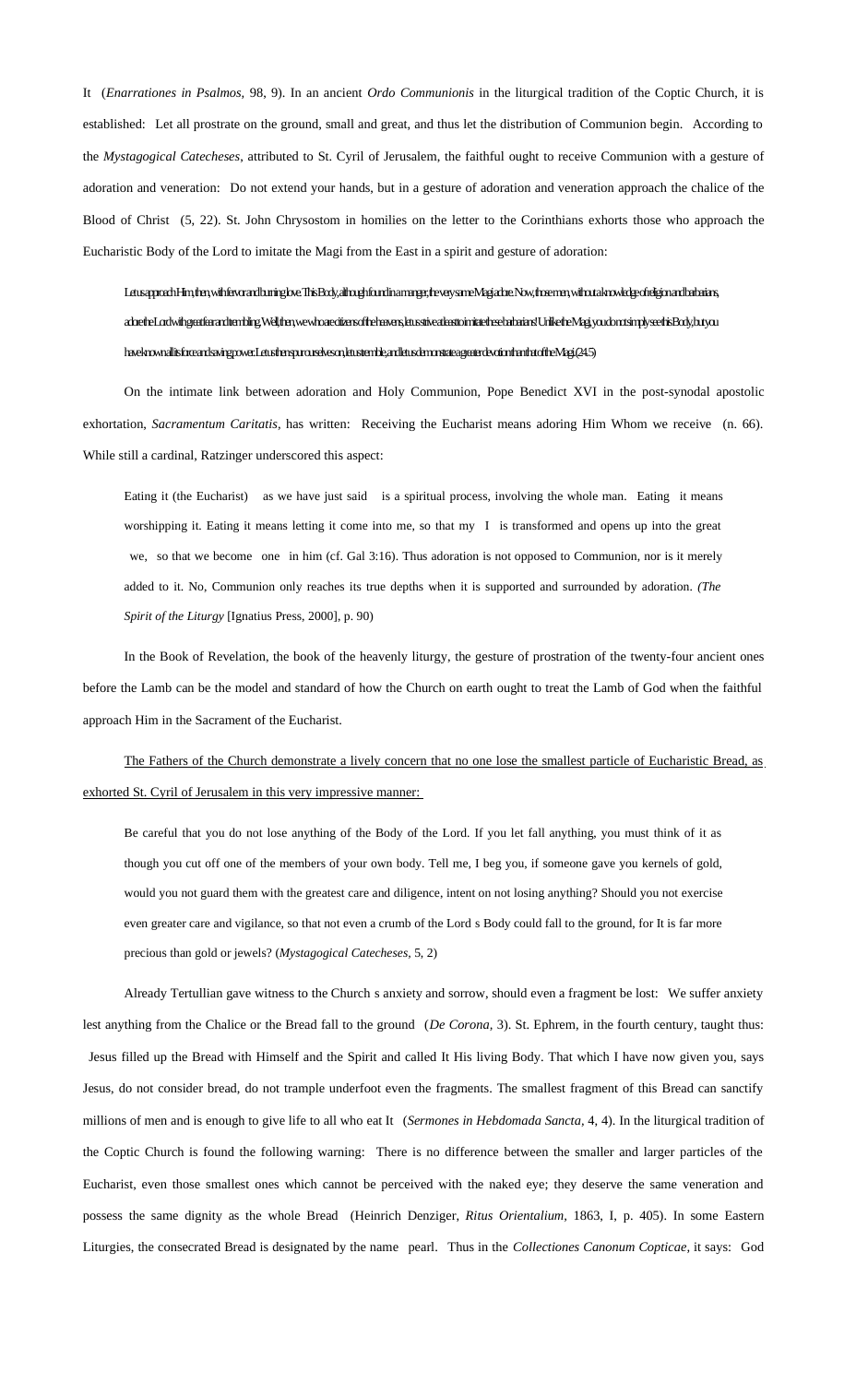does not will that any of the pearls or consecrated fragments should adhere to the fingers or fall to the ground! The extreme vigilance and care of the Church of the first centuries lest any fragment of the Eucharistic Bread be lost was a universally diffused phenomenon: Rome (cf. Hippolytus, *Traditio Apostolica,* 32); North Africa (cf. Tertullian, *De Corona,* 3, 4); Gaul (cf. Caesarius of Arles, *Sermo* 78, 2); Egypt (cf. Origen, *In Exodum Hom.,* 13, 3); Antioch and Constantinople (cf. John Chrysostom, *Ecloga Quod non Indige Accedendum Sit ad Divina Mysteria*); Palestine (cf. Jerome, *In Psalmos,* 147, 14); Syria (cf. Ephrem, *In Hebdomada Sancta,* 4, 4).

In the Early Church, before receiving the consecrated Bread, people had to wash the palms of their hands. Moreover, the faithful bowed profoundly in receiving the Body of the Lord with the mouth directly from the right hand and not from the left. The palm of the hand served as a kind of paten or corporal, especially for women. Thus one reads in a sermon of St. Caesarius of Arles (470-542): All the men who desire to communicate, must wash their hands. And all the women must carry a linen cloth, on which they receive the Body of Christ (*Sermo,* 227, 5). Customarily, the palm of the hand was purified or washed after the reception of the Eucharistic Bread as is up to now the norm in the Communion of clerics in the Byzantine Rite. In the ancient canons of the Chaldean Church, even the celebrating priest was forbidden to place the Eucharistic Bread into his own mouth with his fingers. Instead, he had to take the Body of the Lord in the palm of his hand; the reason for this was to signify that he was dealing here not with ordinary food but with heavenly food: To the priest, we read in the Canon of John Bar-Abgari, it is directed that he receive the particle of consecrated Bread directly from the palm of his hand. He may not place It with the hand into the mouth, but must take It with his mouth, for this concerns heavenly food.

In the ancient Syriac Church, the rite of Communion distribution was compared to the scene of the purification of the Prophet Isaiah by the seraph. In one of his sermons, St. Ephrem puts these words on Christ s lips:

The coal carried (by the seraph) cleansed the lips of Isaiah. It is I Who, carried now to you by means of bread, have sanctified you. The tongs which the Prophet saw and with which the coal was taken from the altar, were the figure of Me in the great Sacrament. Isaiah saw Me, as you see Me now extending My right hand and carrying to your mouths the living Bread. The tongs are My right hand. I take the place of the seraph. The coal is My Body. All of you are Isaiah. (*Sermones in Hebdomada Sancta,* 4, 5)

In the Liturgy of St. James, before distributing Holy Communion to the faithful, the priest recites this prayer: May the Lord bless us and make us worthy to take with pure hands the burning coal, placing it into the mouths of the faithful.

If every liturgical celebration is a sacred action *par excellence* (cf. *Sacrosanctum Concilium,* n. 7), the rite of Holy Communion must be such above all. John Paul II insisted on the fact that, before the secularized culture of modernity, the Church of today must feel a special obligation toward the sacredness of the Eucharist:

This must always be remembered, perhaps above all in our time, when we see a tendency to do away with the distinction between the sacred and profane, given the widespread tendency, at least in some places, to desacralize everything. In view of this fact, the Church has a special duty to safeguard and strengthen the sacredness of the Eucharist. In our plural